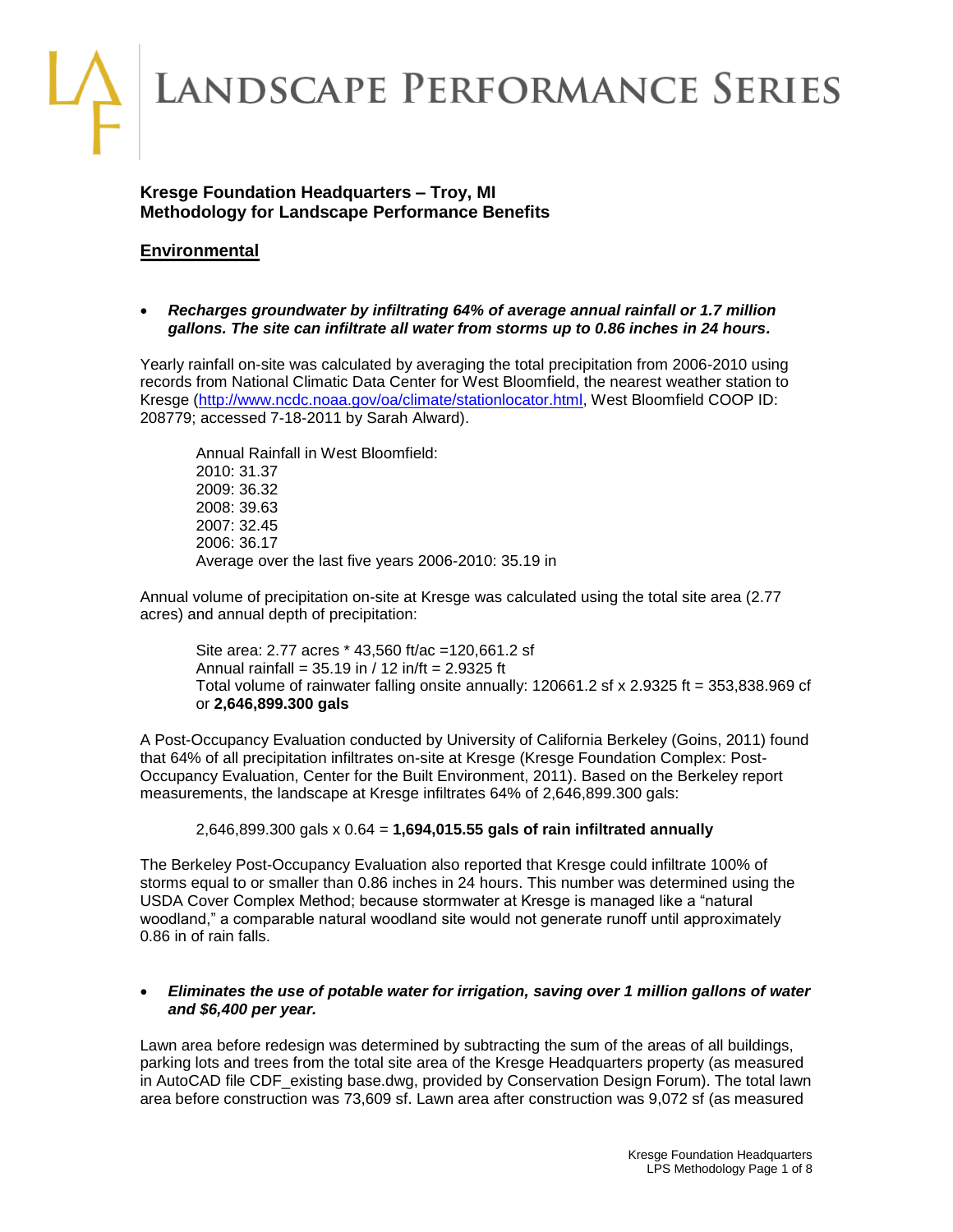in the AutoCAD file CDF\_GENERAL PLANTING.dwg, provided by Conservation Design Forum). Using this information, the change in total lawn area and the percent change in lawn area were determined as follows:

|                                      | Area   | <b>Percent</b> |
|--------------------------------------|--------|----------------|
| Total lawn area before construction: | 73.609 | 100%           |
| Total lawn area after construction:  | 9.072  | 12%            |
| Change in total lawn area            | 64,537 | 88%            |

The significant turf area before the design change required consistent irrigation during the growing season; A typical mid-western office campus requires 1" of irrigation per week (Sustainable Sites Initiative, 2008, http://www.sustainablesites.org/cases/show.php?id=14, accessed 8-2-2011 by Christopher Ellis). Michigan State Extension Service estimates a similar figure, citing cool-season lawn turf requires 0.5 to 1.5 in of water per week [\(http://www.turf.msu.edu/irrigation-practices-to-preserve-water-quality,](http://www.turf.msu.edu/irrigation-practices-to-preserve-water-quality) accessed 7-19-2011 by Sarah Alward). Assuming the turf was irrigated for six months (May through October, or 26 weeks), the amount of water needed for all turf areas is 26" in depth per year (1" per week x 26 weeks during the growing season).

Total water and cost savings are calculated below:

Decreased lawn area: 64,537 sf Potable water saved from irrigation per year: 26 in (2.166 ft) Total water saved per year: 64,537 sf x 2.166 ft = **139,787 cf (1,045,679 gals)**

The charge for metered water in Troy costs \$4.59 per 100 cf [\(http://troymi.gov/PublicWorks/WaterRates2011.pdf,](http://troymi.gov/PublicWorks/WaterRates2011.pdf) accessed 6-23-2011 by Robin L. Burke); therefore, saving 139,787 cf of water saves Kresge **\$6,416.22 per year**.

 $4.59 \times (139,787/100) = $6,416.22$ 

### *Restored a total of 1.76 acres of native vegetation, which includes 53 native herbaceous plant species identified in a May 2010 site-wide plant survey.*

Area of terrestrial habitat was calculated by adding together the areas of prairie, grasses, ornamental beds, and wetland areas (as measured in AutoCAD file CDF\_GENERAL PLANTING.dwg, provided by Conservation Design Forum). The total acreage of restored native vegetation and plant survey data were reported from the Post Occupancy Evaluation conducted by the University of California Berkeley (Goins, 2011). A site-wide plant survey was conducted in May 2010; those plants that were specified in the construction drawings but were not located in the field might not have germinated or erupted at the time of inspection.

In a planting list provided by the landscape contractor from WH Canon on June 30, 2011, a total of 19 wetland and 78 terrestrial species were specified for the site--10 more species than cited in the Berkeley report. This could be attributed to updating the planting list between May 2010 and June 2011. However, in the interest of reporting what species had been established on-site, the Berkeley report may portray the floristic diversity at Kresge most accurately.

 *Reduced local surface temperatures by using prairie plantings instead of turf grass (average decrease of 12.1°F), light-colored permeable pavers instead of asphalt (average decrease of 5.4°F), and green roof and high reflectance white roof instead of traditional roof surfaces (average decrease of 4.7°F and 10.5°F respectively, as compared to asphalt).*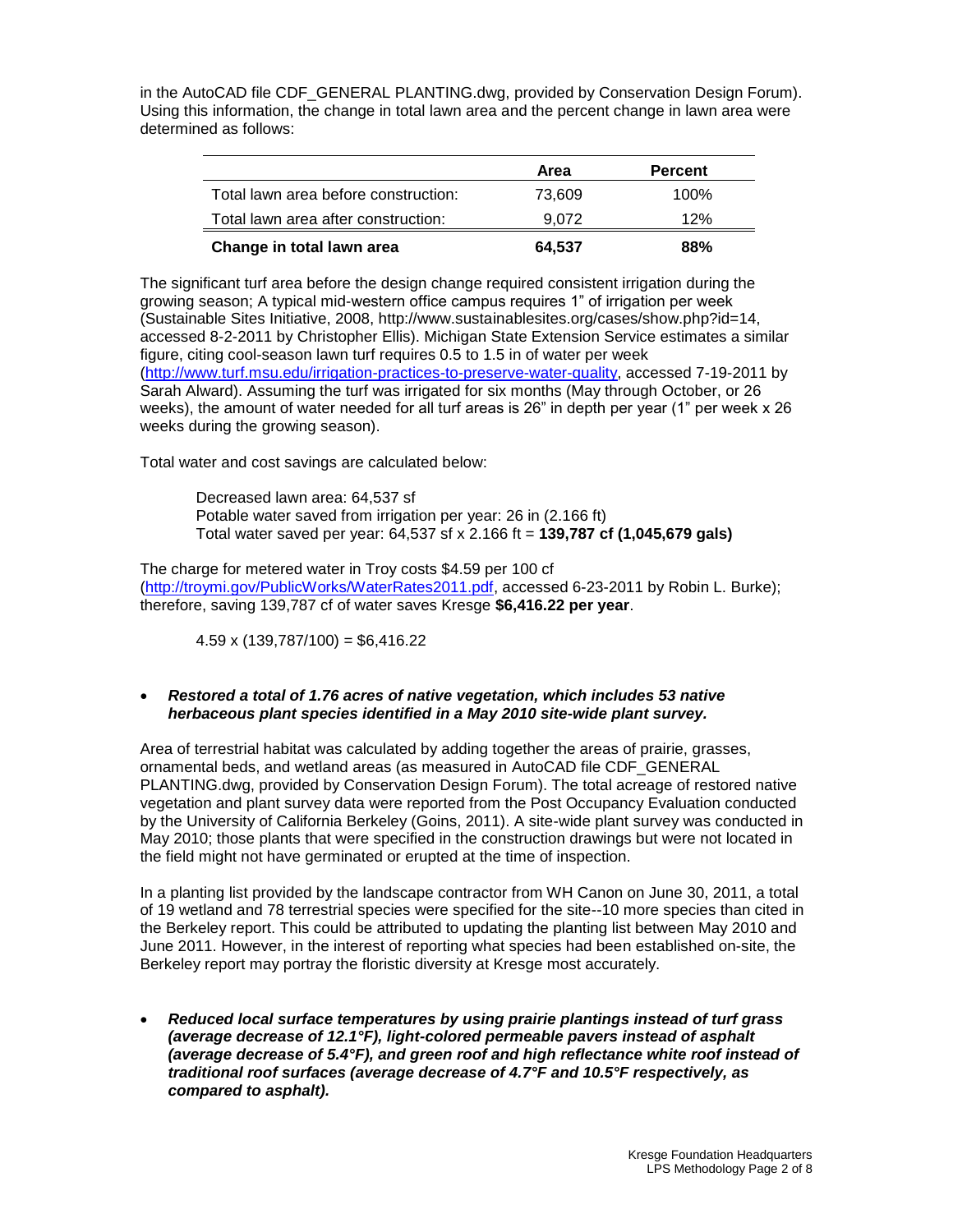To measure surface and air temperatures at Kresge, Acu-Rite Wireless Thermometer #00782 indoor/outdoor digital thermometer pairs were set up at seven different locations and read once an hour between 11 am and 5 pm on June 30, 2011. Surface temperature was measured by placing the sensor directly on the ground or roof surface; air temperature was measured by placing the sensor 2-feet above the ground on a wooden post, shaded from direct sunlight by a piece of wood.

The following locations were sampled:

- 1. Surface and air temperature in an asphalt parking lot just northeast of the Kresge site
- 2. Surface and air temperature in the permeable parking lot at the far south end of the lot
- 3. Surface and air temperature in the prairie, south of the walking path and at the same elevation as the parking lot
- 4. Surface temperature of the prairie garden west of the farmhouse
- 5. Surface temperature of the lawn in the easement, just north of the front sidewalk.
- 6. Surface temperature on the green roof north of the courtyard.
- 7. Surface temperature on the high-reflectance roof, directly east of the courtyard.

Weather in Troy, MI on June 30, 2011 was mostly sunny with a mean temperature of 72 degrees and a maximum temperature of 84 degrees [\(http://www.wunderground.com/history /,](http://www.wunderground.com/history%20/) accessed 7/26/2011 by Sarah Alward).

Temperature data were recorded throughout the day and can be seen in the graph and table below. Temperature differences between surfaces were calculated by finding the difference in temperature each hour and averaging over the six time points.



# Kresge Foundation - Urban Heat Island Treatments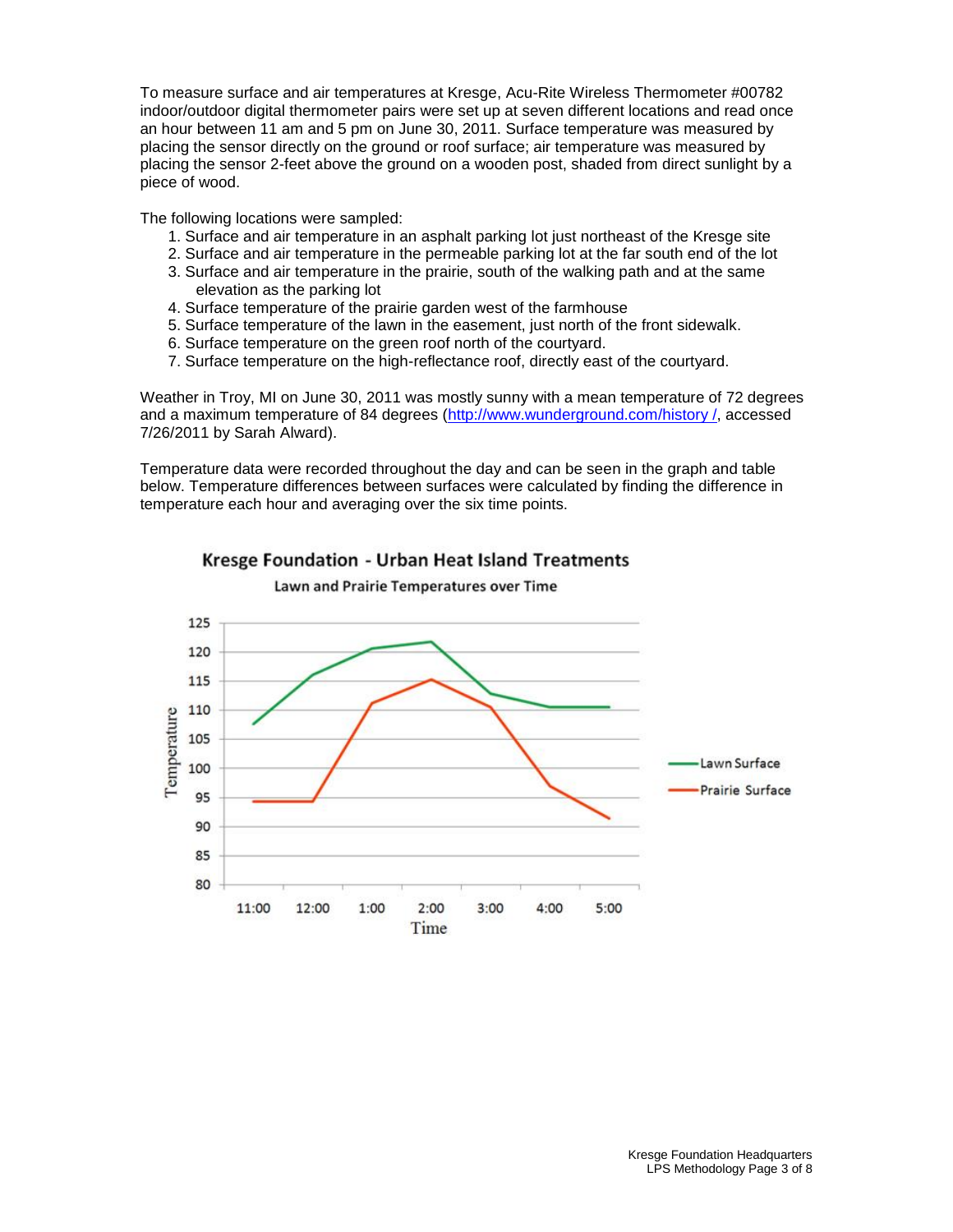

 *Reduces annual hydrocarbon and carbon monoxide emissions by 15.1 pounds and 488.2 pounds, respectively, by replacing motorized landscaping equipment with weekly hand weeding and annual prescribed burns.*

The maximum allowable emissions from lawn mowers are regulated by the United States Environmental Protection Agency and are listed in the table below: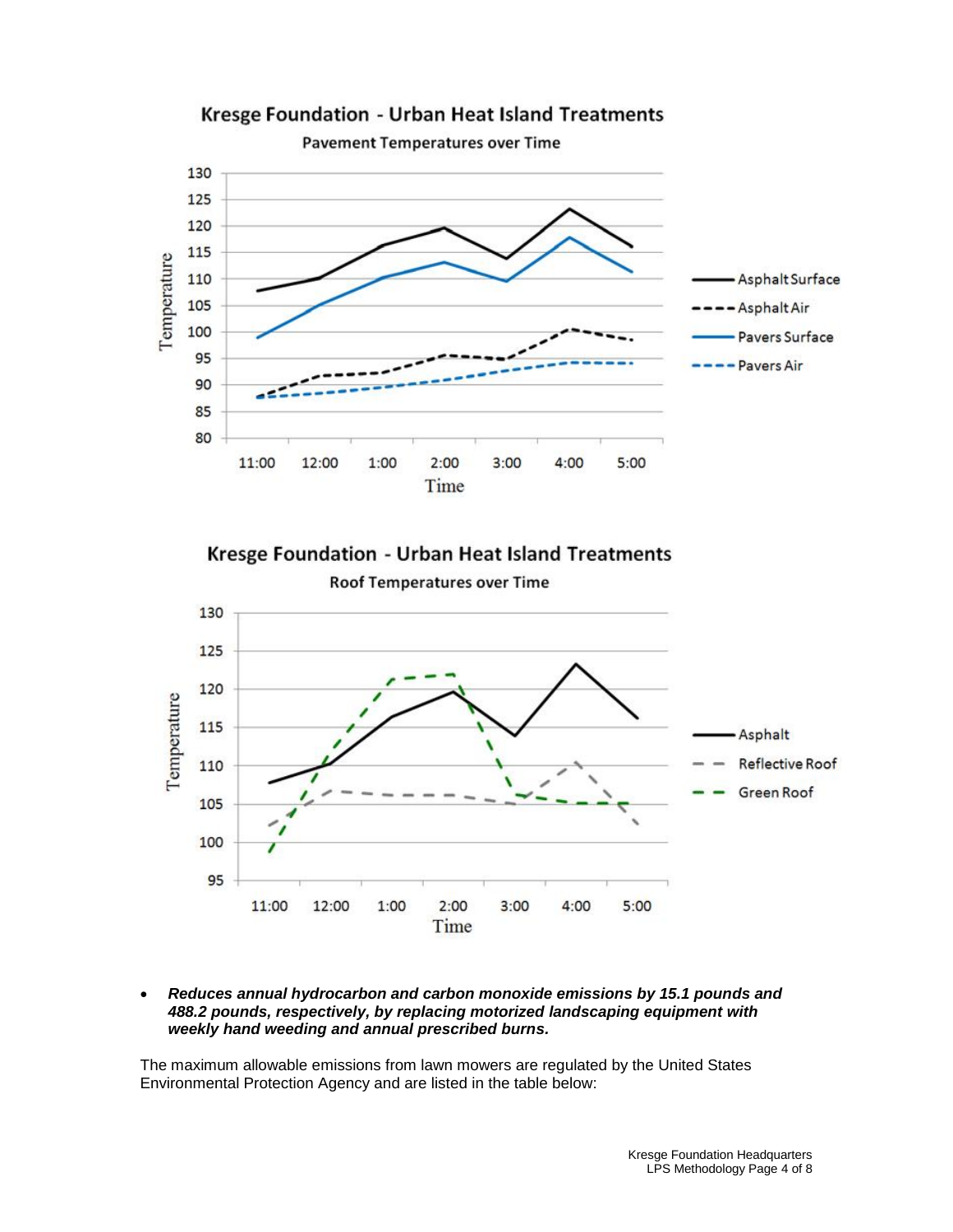|        | Effective<br>model year | Hydrocarbons &<br>nitrogen oxides<br>$(q/kW-hr)$ | Nonmethane hydrocarbons<br>& nitrogen oxides<br>$(g/kW-hr)$ [1] | Carbon monoxide<br>$(q/kW-hr)$ |  |  |
|--------|-------------------------|--------------------------------------------------|-----------------------------------------------------------------|--------------------------------|--|--|
| Mowers | 1997                    | 16.1                                             | $-$                                                             | 519                            |  |  |

[\(http://news.consumerreports.org/home/2008/10/epa-sets-lower.html,](http://news.consumerreports.org/home/2008/10/epa-sets-lower.html) Oct 2, 2008 12:01 AM, Ed Perratore. Retrieved 7-21-2011 by Robin L. Burke)

The exact model of lawnmower used at Kresge is unknown; therefore, emissions calculations are based on a Cub Cadet Commercial Z-Force S with a 48" deck and 22 horsepower, a mid-size commercial mower. If this model runs at 3.5 mph, it will cut 1.7 acres per hour (http://www.cubcadet.com/webapp/wcs/stores/servlet/CubCadetFullPageArticleDisplayView?langI d=-1&storeId=10051&catalogId=14101&pageView=Cubcadet\_Commercial/AcresPerHour.html). Because there were approximately 1.69 acres of lawn before construction, it is estimated that lawn mowing would take one hour each time.

Assuming the lawn is cut once per week for 26 weeks over the growing season (May-October), the total horsepower hours equals 572 hp-hr:

1 hour per week for 26 weeks = 26 hours 22 horsepower x 26 hours = 572 hp-hr

Emissions of hydrocarbons and carbon monoxide are listed in grams per kilowatt-hour (1 hp = .746 kW), and are calculated below:

572 hp-hr x 0.746 = 426.7 kW-hr Hydrocarbons + nitrogen oxides: 426.7 kW-hr x 16.1 g/kW-hr = 6869.9 g = **15.1 lbs** Carbon monoxide: 426.7 kW-hr x 519 g/kW-hr = 221,457.3 g = **488.2 lbs**

# **Social**

 *Increases satisfaction and restorative benefits with 87% of Kresge employees reporting that they are satisfied with the design of the exterior grounds, including plazas, landscape, and outdoor seating areas.*

As part of the Post-Occupancy Evaluation of the Kresge Foundation Headquarters by the University of California Berkeley (Goins, 2011), researchers conducted an occupant survey that asked employees about their satisfaction with the building layout and furnishings, acoustic quality, thermal comfort, air quality, cleanliness and maintenance, and lighting. While primarily reporting about the building itself, section 2.9 of the report asked the following question: *How satisfied are you with the design of the buildings exterior grounds, including its plazas, landscaping, and outside seating areas?* (Goins, 2011). Of the 61 responses, 87% were satisfied, 10% were neutral, and 3% were dissatisfied.

According to a 2010 study by Ke-Tsung Han, scenic beauty, landscape preference, and restoration are all closely related concepts. However, study participants who had a preference for a given landscape were also significantly more likely to perceive scenic beauty and the potential for restoration from the same landscape. This study suggests that because 87% of Kresge employees are satisfied with the landscape, they might also find it to be beautiful and a source of mental and physical restoration.

#### *References*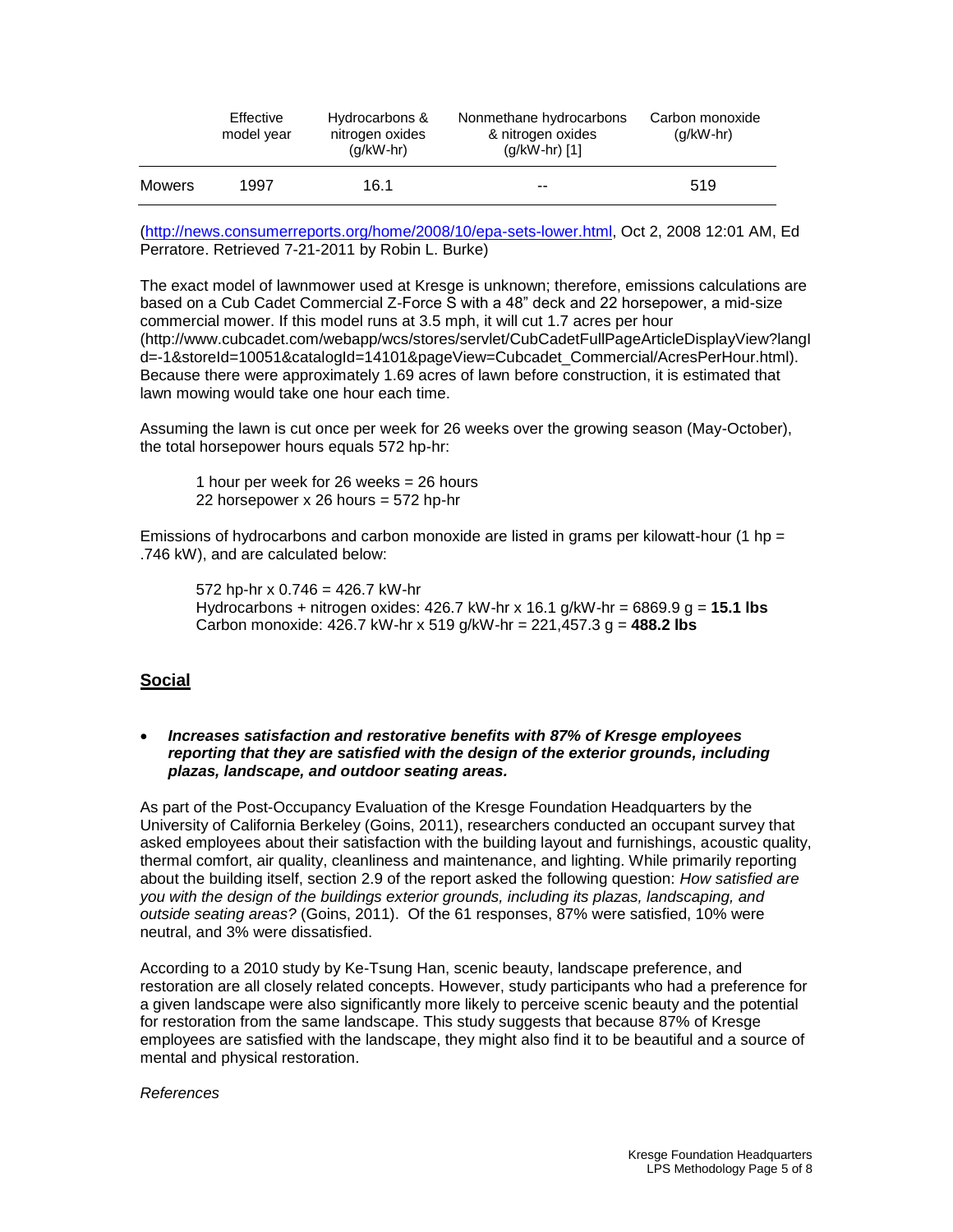Goins, J. 2011[.](http://escholarship.org/uc/item/6db458q9) [Case](http://escholarship.org/uc/item/6db458q9) [Study](http://escholarship.org/uc/item/6db458q9) [of](http://escholarship.org/uc/item/6db458q9) [Kresge](http://escholarship.org/uc/item/6db458q9) [Foundation](http://escholarship.org/uc/item/6db458q9) [Office](http://escholarship.org/uc/item/6db458q9) [Complex.](http://escholarship.org/uc/item/6db458q9) Summary report to Kresge Foundation. [http://escholarship.org/uc/item/6db458q9#page-1.](http://escholarship.org/uc/item/6db458q9#page-1)

Han, K. 2010. An Exploration of Relationships Among the Responses to Natural Scenes Scenic Beauty, Preference, and Restoration. Environment and Behavior, Volume 42, Number 2, p. 243- 270.

### *Promotes environmental awareness and stewardship by introducing Kresge's 200 annual visitors to the site's native plantings and stormwater management practices. (Kresge is a research funding organization and is not normally open to the public).*

The public welfare benefits of exposing visitors to sustainable practices in landscape architecture have been summarized in a lecture given at the 2011 Council of Educators in Landscape Architecture annual meeting (Deming et al, 2011). According to Deming et al (2011), a review of existing literature supports that landscape architecture intrinsically promotes public welfare by enhancing human communities through awareness and stewardship of natural environments. David Yocca and Patrick Judd of Conservation Design Forum, and Cynthia Powors of the Kresge Foundation indicated that the landscape at the site was designed with the intention of promoting ecological health, environmental awareness and sustainable stewardship practices (personal communications, 6-2011 through 7-2011). The implementation of this intended educational agenda is measurable because the Kresge Foundation Headquarters conducts educational tours of its building and landscape aimed at architects, representatives of municipalities, and college students. About 200 people who are interested in learning about the sustainable practices implemented on-site attend these tours each year (personal communication, Cynthia Powors, 6- 30-2011). Tour attendees can be said to benefit from the promotion of public welfare through increased awareness of stewardship of natural environments, through an educational opportunity made possible by the presence of the sustainably-designed landscape.

### *References*

Deming, M.E., J. Albizo, C. Phillips and C.D. Ellis. 2011. "Landscape Architecture and Public Welfare: A Content Analysis" Council of Educators in Landscape Architecture, March 30-April 2, 2011. Los Angeles, CA.

# **Economic**

 *Saved over \$25,000 in material costs and avoided 11,000 vehicle miles and 73.6 tons of carbon emissions by recycling approximately 318 tons of locally-sourced crushed concrete in gabion walls.*

Karl Koto of W.H. Canon, the landscape contractor, provided a spreadsheet that estimated the cost and total amount of recycled concrete and trap rock used in the gabion walls.

If no concrete was used in the gabion walls, an additional 535 tons of trap rock would be needed at \$56 per ton, costing \$29,965. Subtracting out the cost of 318 tons of recycled concrete (318 tons x \$15 per ton = \$4,772) yields the value of recycling concrete instead of buying more trap rock:

### \$29,965 - \$4,772 = **\$25,193 saved in material cost**

In addition to material costs, recycling local concrete also resulted in significantly fewer vehicle miles and emissions. Transporting 535 tons of trap rock requires 15 truck loads carrying 35 tons each (according to Karl Koto). The trap rock supplier is in Ontario, Canada, and is approximately 368 miles (736 miles roundtrip) from Troy.

Total vehicle miles avoided is calculated below: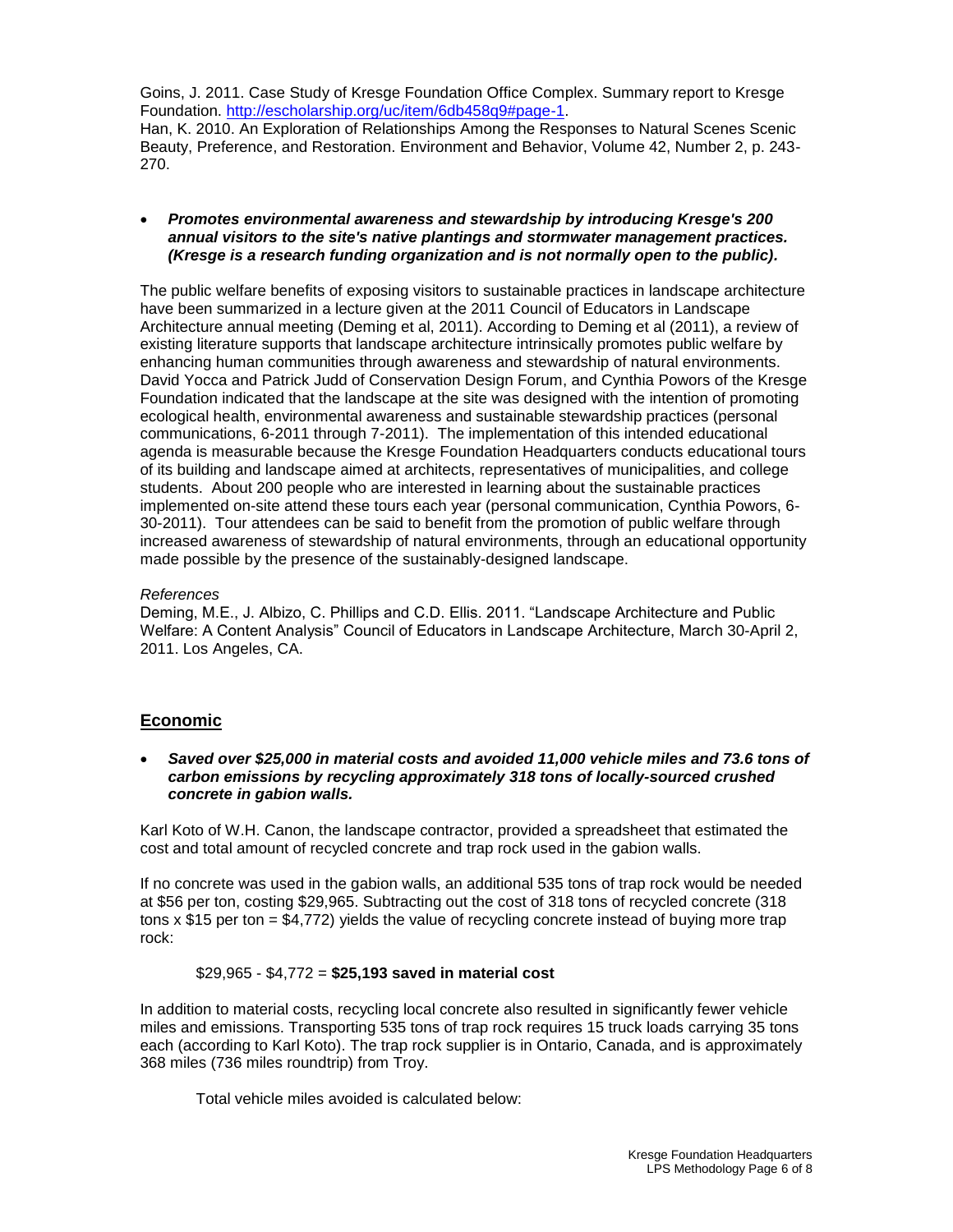15 trips x 736 miles each trip = **11,040 miles**

Formulas for estimating emissions from trucks and product transport were used to estimate carbon reductions (See Table 6 in EPA, 2008). Ton-miles were used to estimate carbon emissions driving from the supplier to the site with 35 tons of trap rock:

| <b>Emission Factors for On-Road Truck Product Transport (ton-mile)</b> |                  |                                                              |  |  |  |  |  |  |
|------------------------------------------------------------------------|------------------|--------------------------------------------------------------|--|--|--|--|--|--|
| Ton-miles:                                                             |                  | 368 miles x 15 trips x 35 tons per trip = $193200$ ton-miles |  |  |  |  |  |  |
| Carbon per ton-mile:                                                   |                  | 0.297 kg CO2/ton-mile                                        |  |  |  |  |  |  |
|                                                                        | Pounds:          | $2.2 \times 0.297 = 0.653$ lbs CO2 per ton-mile              |  |  |  |  |  |  |
|                                                                        | Total carbon:    | 0.653 lbs per ton-mile x 193200 ton-miles = $126159.6$       |  |  |  |  |  |  |
| lbs                                                                    | Convert to tons: | 126159.6 $bs/2000$ $bs = 63.1$ tons                          |  |  |  |  |  |  |

Vehicle-mile emissions from driving back to the supplier with an empty truck, were calculated (See Table 5 in EPA, 2008):

## **Carbon released on return trips (empty truck from site to supplier) Emission Factors for On-Road Vehicle Product Transport (vehicle-mile)**

| Medium- and Heavy-duty Truck: | 1.726kg CO2/vehicle-mile                                                                           |
|-------------------------------|----------------------------------------------------------------------------------------------------|
| Pounds:                       | $1.726 \times 2.2 = 3.797$ lbs                                                                     |
| Vehicle mile:                 | 15 trips x 368 miles = $5520$                                                                      |
| Total carbon:                 | 5520 vehicle miles x 3.797 lbs = 20,959 lbs of<br>carbon for return trips to a trap rock quarry in |
|                               | Canada                                                                                             |
| Convert to tons:              | 20,959 lbs / 2000 lbs = 10.5 tons                                                                  |

### Total carbon emissions avoided: 63.1 tons + 10.5 tons = **73.6 tons**

|                |                   |             |                |              |                                                      | Concrete                     |                               |                |                              | <b>Actual Trap Rock Used</b> |                |                                                      | Concrete             | Additional Trap Rock needed if not using |
|----------------|-------------------|-------------|----------------|--------------|------------------------------------------------------|------------------------------|-------------------------------|----------------|------------------------------|------------------------------|----------------|------------------------------------------------------|----------------------|------------------------------------------|
|                | <b>Total</b>      |             |                | <b>Total</b> |                                                      | Volume                       |                               |                |                              | Volume total lbs             |                | <b>Volume of</b>                                     |                      |                                          |
|                | Length            | Section     |                |              | Section volume Estimated %                           | concrete                     | total lbs                     | total tons     | trap rock                    | (185)                        | total tons     | trap rock                                            |                      | total lbs total tons (2,000              |
| Wall           | (f <sub>t</sub> ) | Height (ft) | Width (ft)     | (CF)         | concrete                                             | (CF)                         | $(110$ lbs/cf)                | $(2,000$ lbs)  | (CF)                         | $\mathsf{lbs}/\mathsf{cf}$   | $(2,000$ lbs)  |                                                      | (CF) (185 lbs/cf)    | lbs)                                     |
| $\mathbf{1}$   | 166               | 3           | $\overline{2}$ | 747          | 0%                                                   | 0                            | $\mathbf 0$                   | 0              |                              | 747 138,195                  | 69             | 0                                                    | $\mathbf 0$          | 0                                        |
| $\overline{2}$ | 170               | 3           | $\overline{2}$ | 765          | 0%                                                   | $\mathbf 0$                  | $\Omega$                      | 0              | 765                          | 141,525                      | 71             | 0                                                    | $\mathbf{0}$         | 0                                        |
| 4              | 200               | 3           | 3              | 1,800        | 50%                                                  | 900                          | 99,000                        | 50             | 900                          | 166,500                      | 83             | 900                                                  | 166,500              | 83                                       |
| 7              | 309               | 3           | 3              | 2,781        | 50%                                                  | 1,391                        | 152,955                       | 76             | 1.391                        | 257,243                      | 129            | 1,391                                                | 257,243              | 129                                      |
| 8              | 258               | 3           | 3              | 2,322        | 50%                                                  | 1.161                        | 127,710                       | 64             |                              | 1,161 214,785                | 107            | 1,161                                                | 214,785              | 107                                      |
| 10             | 45                | 3           | 3              | 405          | 50%                                                  | 203                          | 22,275                        | 11             | 203                          | 37,463                       | 19             | 203                                                  | 37,463               | 19                                       |
| 11             | 45                | 3           | 3              | 405          | 50%                                                  | 203                          | 22,275                        | 11             | 203                          | 37,463                       | 19             | 203                                                  | 37,463               | 19                                       |
| 12             | 95                | 3           | 3              | 855          | 50%                                                  | 428                          | 47,025                        | 24             | 428                          | 79,088                       | 40             | 428                                                  | 79,088               | 40                                       |
| 13             | 10                | 3           | 3              | 90           | 50%                                                  | 45                           | 4,950                         | $\overline{2}$ | 45                           | 8,325                        | $\overline{4}$ | 45                                                   | 8,325                | 4                                        |
| A              | 5                 | 3           | 3              | 45           | 25%                                                  | 11                           | 1,238                         | $\mathbf{1}$   | 34                           | 6,244                        | 3              | 11                                                   | 2,081                | $\mathbf{1}$                             |
| B              | 30                | 3           | 3              | 270          | 25%                                                  | 68                           | 7,425                         | 4              | 203                          | 37,463                       | 19             | 68                                                   | 12,488               | 6                                        |
| С              | 27                | 3           | 3              | 243          | 25%                                                  | 61                           | 6,683                         | 3              | 182                          | 33,716                       | 17             | 61                                                   | 11,239               | 6                                        |
| D              | 27                | 3           | 3              | 243          | 25%                                                  | 61                           | 6,683                         | 3              | 182                          | 33,716                       | 17             | 61                                                   | 11,239               | 6                                        |
| E              | 15                | 3           | 3              | 135          | 25%                                                  | 34                           | 3,713                         | $\overline{2}$ | 101                          | 18,731                       | 9              | 34                                                   | 6,244                | 3                                        |
| F              | 43                | 3           | 3              | 387          | 25%                                                  | 97                           | 10.643                        | 5              | 290                          | 53.696                       | 27             | 97                                                   | 17.899               | 9                                        |
| G              | 50                | 3           | 3              | 450          | 25%                                                  | 113                          | 12,375                        | 6              | 338                          | 62,438                       | 31             | 113                                                  | 20,813               | 10                                       |
| н              | 250               | 3           | 3              | 2,250        | 45%                                                  | 1,013                        | 111,375                       | 56             | 1,238                        | 228,938                      | 114            | 1,013                                                | 187,313              | 94                                       |
|                |                   |             |                |              |                                                      | <b>Total Ton of Concrete</b> |                               |                | 318 Fotal Ton of Trap Rock   |                              | 778            |                                                      | Ton of Trap Rock     | 535                                      |
|                |                   |             |                |              |                                                      |                              | cost per ton                  | 15             |                              | cost per ton                 | 56.00          |                                                      | cost per ton         | 56.00                                    |
|                |                   |             |                |              |                                                      |                              | <b>Total cost of Concrete</b> |                | 4,772 otal cost of Trap Rock |                              | 43,555         |                                                      | Cost of Trap Rock    | 29,965                                   |
|                |                   |             |                |              |                                                      |                              |                               |                |                              |                              |                |                                                      |                      |                                          |
|                |                   |             |                |              |                                                      |                              | Total concrete used (ton)     | 318            |                              |                              |                |                                                      | truck trips avoided  |                                          |
|                |                   |             |                |              |                                                      |                              | Total cost of concrete used   | 4,772          |                              |                              |                | Additional trap rock needed if no concrete: 535 tons |                      |                                          |
|                |                   |             |                |              | Additional cost of trap rock if no concrete was used |                              |                               | 29,965         |                              |                              |                |                                                      | Tons per truck load: | 35                                       |
|                |                   |             |                |              |                                                      |                              |                               |                |                              |                              |                |                                                      | Trips avoided:       | 15                                       |

*References*

Total savings by using concrete 25,193 Miles per round-trip between supplier in Canada to Troy:

EPA Climate Leaders: Greenhouse Gas Inventory Protocol Core Module Guidance, May 2008.

**Total miles avoided:** 

736 11,250